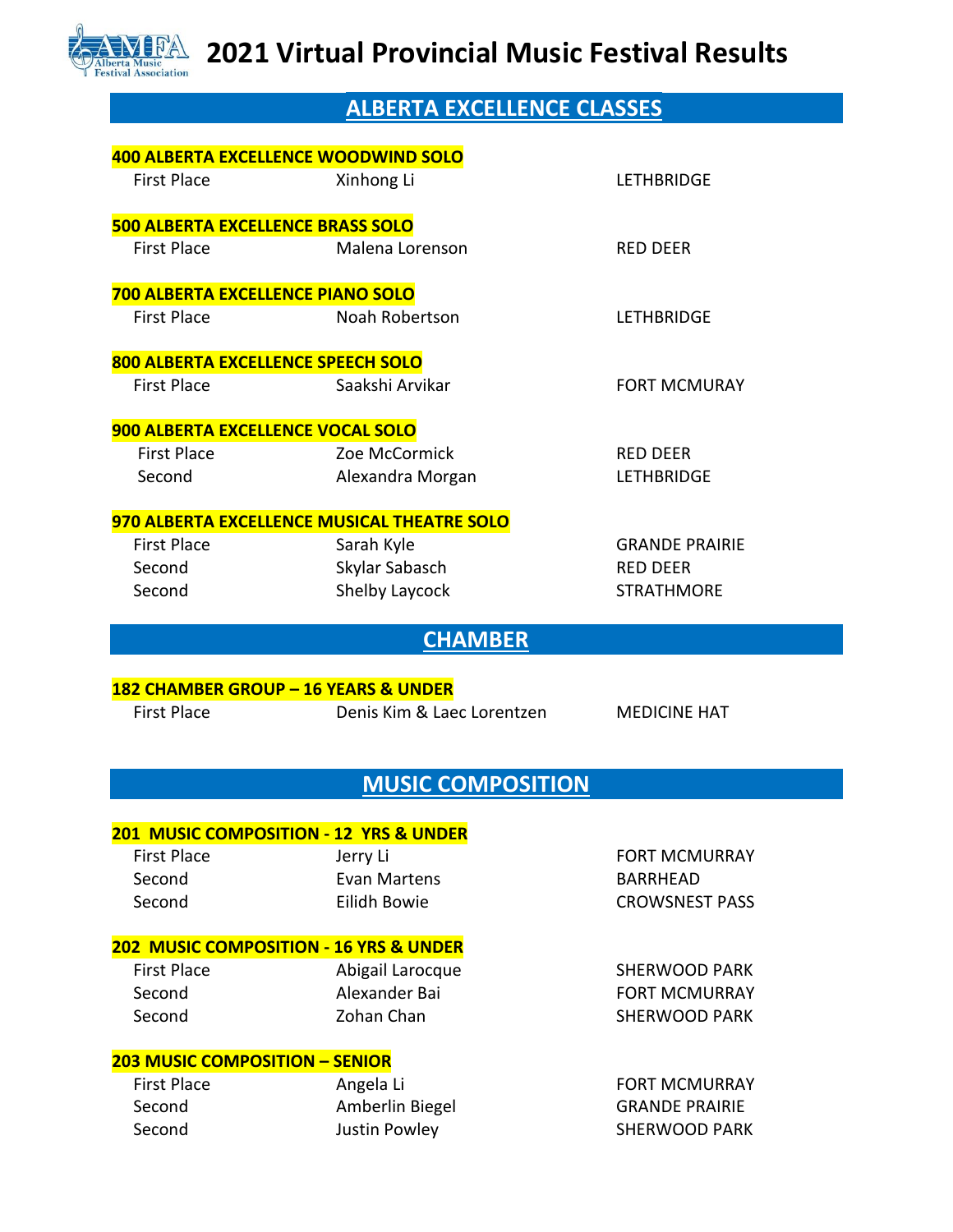## **STRINGS**

| 301 VIOLIN SOLO - 12 YEARS & UNDER                                |                                                  |                       |  |
|-------------------------------------------------------------------|--------------------------------------------------|-----------------------|--|
| <b>First Place</b>                                                | Sacha Jorba-Wu                                   | <b>WHITECOURT</b>     |  |
| Second                                                            | Paige Demas-Lawson                               | <b>ST. ALBERT</b>     |  |
|                                                                   |                                                  |                       |  |
| 302 VIOLIN SOLO - 16 YEARS & UNDER                                |                                                  |                       |  |
| <b>First Place</b>                                                | <b>Holly Parker</b>                              | <b>RED DEER</b>       |  |
| Second                                                            | Melie Inageda                                    | <b>BOW VALLEY</b>     |  |
| 303 VIOLIN SOLO - SENIOR                                          |                                                  |                       |  |
| <b>First Place</b>                                                | Alayna McNeil                                    | <b>LETHBRIDGE</b>     |  |
| Second                                                            | Julia Biegel                                     | <b>GRANDE PRAIRIE</b> |  |
| Second                                                            | Rachelle Nelson                                  | <b>GRANDE PRAIRIE</b> |  |
|                                                                   | 312 CELLO OR DOUBLE BASS SOLO - 16 YEARS & UNDER |                       |  |
| <b>First Place</b>                                                | Kathryn Fakeley                                  | <b>RED DEER</b>       |  |
| Second                                                            | Jane Eaton                                       | <b>LETHBRIDGE</b>     |  |
| Second                                                            | Laec Lorentzen                                   | <b>MEDICINE HAT</b>   |  |
|                                                                   |                                                  |                       |  |
| 320 STRING AND KEYBOARD SONATA - 1 MOVEMENT<br><b>First Place</b> | Seanachie Clark                                  | <b>MEDICINE HAT</b>   |  |
| Second                                                            | Denis Kim                                        | <b>MEDICINE HAT</b>   |  |
| Second                                                            | Laec Lorentzen                                   | <b>MEDICINE HAT</b>   |  |
|                                                                   |                                                  |                       |  |
|                                                                   | <b>GUITAR</b>                                    |                       |  |
| <b>381 CLASSICAL GUITAR SOLO</b>                                  |                                                  |                       |  |
| <b>First Place</b>                                                | Nathan Bautista                                  | <b>RED DEER</b>       |  |
|                                                                   |                                                  |                       |  |
| <b>382 CLASSICAL GUITAR SOLO</b>                                  |                                                  |                       |  |
| <b>First Place</b>                                                | James Klooster                                   | <b>LEDUC</b>          |  |
|                                                                   |                                                  |                       |  |
|                                                                   | <b>WOODWIND</b>                                  |                       |  |
|                                                                   |                                                  |                       |  |
| 402 WOODWIND SOLO - 16 YEARS & UNDER                              |                                                  |                       |  |
| <b>First Place</b>                                                | Maica McEachern                                  | <b>YELLOWKNIFE</b>    |  |
| Second                                                            | Sean Shi                                         | <b>GRANDE PRAIRIE</b> |  |
| 403 WOODWIND SOLO - SENIOR                                        |                                                  |                       |  |
| <b>First Place</b>                                                | Rianna Burgess                                   | <b>SHERWOOD PARK</b>  |  |
|                                                                   |                                                  |                       |  |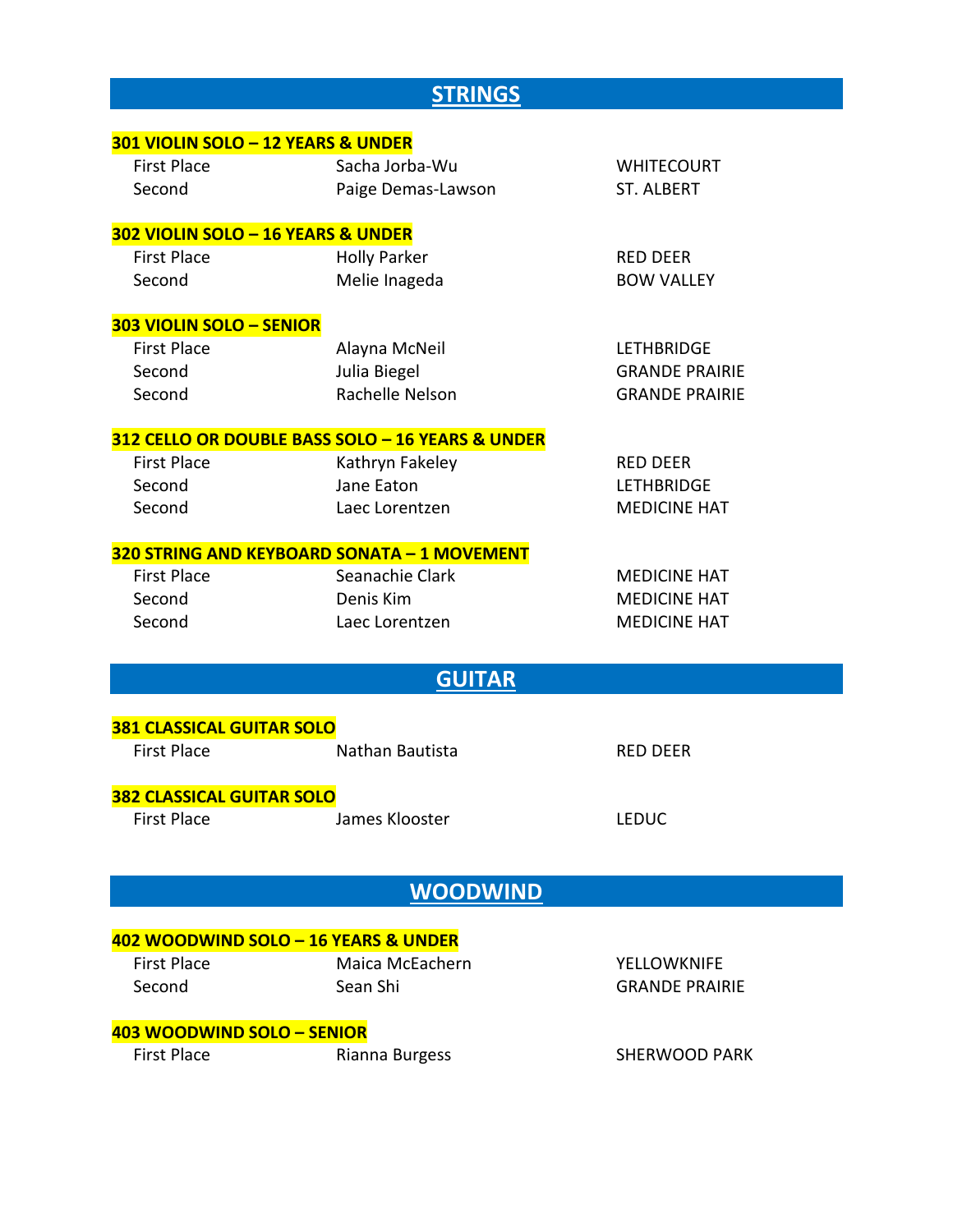| <b>PIANO I</b>                       |                                        |                                           |  |
|--------------------------------------|----------------------------------------|-------------------------------------------|--|
| 701 PIANO I SOLO - 12 YEARS & UNDER  |                                        |                                           |  |
| <b>First Place</b>                   | Qinxin Jocelyn Zhou                    | <b>OLDS</b>                               |  |
| Second                               | Élise Auld                             | <b>YELLOWKNIFE</b>                        |  |
| Second                               | Jerry Li                               | <b>FORT MCMURRAY</b>                      |  |
|                                      |                                        |                                           |  |
| 702 PIANO I SOLO - 16 YEARS & UNDER  |                                        |                                           |  |
| <b>First Place</b>                   | Adam Wenzel                            | <b>ST. ALBERT</b>                         |  |
| Second<br>Second                     | <b>Steven Yang</b><br>Abigail Larocque | <b>LETHBRIDGE</b><br><b>SHERWOOD PARK</b> |  |
| Second                               | <b>Keira Clinton</b>                   | <b>YELLOWKNIFE</b>                        |  |
|                                      |                                        |                                           |  |
| 703 PIANO I SOLO - SENIOR            |                                        |                                           |  |
| <b>First Place</b>                   | Evan Yin                               | <b>ST. ALBERT</b>                         |  |
| Second                               | Jillian Claerhout                      | <b>LEDUC</b>                              |  |
|                                      | <b>PIANO II</b>                        |                                           |  |
|                                      |                                        |                                           |  |
| 751 PIANO II SOLO - GRADES 2 & 3     |                                        |                                           |  |
| <b>First Place</b>                   | <b>Spencer Zeiss</b>                   | <b>FORT MCMURRAY</b>                      |  |
| Second                               | Sebastian Windsor                      | <b>HIGHWOOD LIONS</b>                     |  |
| Second                               | Natalia Kuzma                          | <b>YELLOWKNIFE</b>                        |  |
| 752 PIANO II SOLO - GRADES 4 & 5     |                                        |                                           |  |
| <b>First Place</b>                   | Victor Lumacad                         | <b>YELLOWKNIFE</b>                        |  |
| Second                               | Sophia Chen                            | <b>FORT MCMURRAY</b>                      |  |
| Second                               | Maria Chen                             | <b>FORT MCMURRAY</b>                      |  |
| Second                               | Grayson Byskal                         | <b>SHERWOOD PARK</b>                      |  |
|                                      |                                        |                                           |  |
| 753 PIANO II SOLO - GRADES 6 & 7     |                                        |                                           |  |
| First Place                          | Anteah Chin                            | <b>SHERWOOD PARK</b>                      |  |
| Second                               | Anna Curran                            | <b>YELLOWKNIFE</b>                        |  |
| Second                               | Ani Ghulyan                            | <b>YELLOWKNIFE</b>                        |  |
| Second                               | <b>Ethan Blakie</b>                    | <b>COLD LAKE</b>                          |  |
| 754 PIANO II SOLO - GRADES 8 & 9     |                                        |                                           |  |
| <b>First Place</b>                   | Keon Reid                              | <b>LEDUC</b>                              |  |
| Second                               | Rean Burkard                           | <b>FORT MCMURRAY</b>                      |  |
| 755 PIANO II SOLO - GRADES 10 & ARCT |                                        |                                           |  |
| <b>First Place</b>                   | Iri Takano                             | <b>BOW VALLEY</b>                         |  |
| Second                               | <b>Madeleine Arent</b>                 | <b>BARRHEAD</b>                           |  |
| Second                               | Ruoyu Li                               | ST. ALBERT                                |  |
| Second                               | Aidan Lai                              | ST. ALBERT                                |  |
|                                      |                                        |                                           |  |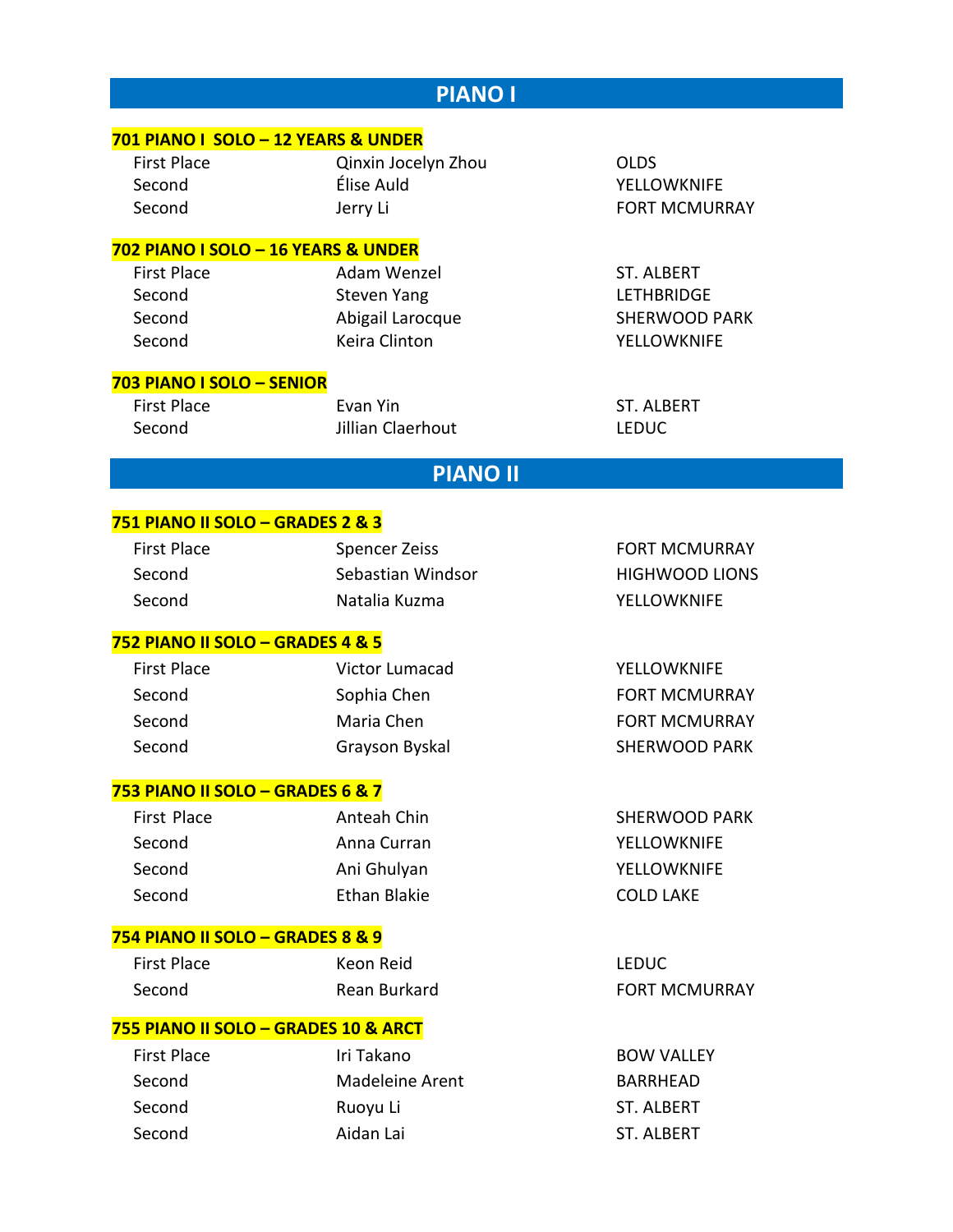### **PIANO CONCERTO**

#### **781 PIANO CONCERTO – 1 MOVEMENT**

| First Place | Qinxin Jocelyn Zhou | <b>OLDS</b>         |
|-------------|---------------------|---------------------|
| Second      | Krysa Schlenker     | <b>MEDICINE HAT</b> |
| Second      | Matthew Bui         | <b>YELLOWKNIFE</b>  |
| Second      | Sam Baragar         | <b>STRATHMORE</b>   |

### **SPEECH**

#### **801 SPEECH SOLO – 12 YEARS & UNDER**

| <b>First Place</b> | <b>McKenna Fanning</b> | <b>PROVOST</b>       |
|--------------------|------------------------|----------------------|
| Second             | Tanisha McLoughlin     | <b>FORT MCMURRAY</b> |
| Second             | Diya Hiltz             | <b>FORT MCMURRAY</b> |
| Second             | Kathleen Wu            | <b>LETHBRIDGE</b>    |
| Second             | Willem Hoogstad        | <b>PROVOST</b>       |

#### **802 SPEECH SOLO – 16 & UNDER**

| First Place | Rhiannon Kooy  | LETHBRIDGE        |
|-------------|----------------|-------------------|
| Second      | Steven Yang    | <b>LETHBRIDGE</b> |
| Second      | Steyn Hoogstad | <b>PROVOST</b>    |

#### **803 SPEECH SOLO – SENIOR**

| First Place | <b>Astrid Deibert</b> | SHERWOOD PARK        |
|-------------|-----------------------|----------------------|
| Second      | Akshaya Lakshmi       | <b>FORT MCMURRAY</b> |

## **CLASSICAL VOCALS**

### **901 VOCALS – 10 YEARS & UNDER**

| <b>First Place</b> | Zuzana Barta     | <b>GRANDE PRAIRIE</b> |
|--------------------|------------------|-----------------------|
| Second             | Meah Orr         | <b>LETHBRIDGE</b>     |
| Second             | Lada Ivanchikov  | <b>ST. ALBERT</b>     |
| Second             | Amos Baux        | <b>AIRDRIE</b>        |
| Second             | Sawyer Sylvester | <b>STETTLER</b>       |
| Second             | Kaia Sylvester   | <b>STETTLER</b>       |
| Second             | Kalyse Hemsing   | <b>HIGHWOOD LIONS</b> |
|                    |                  |                       |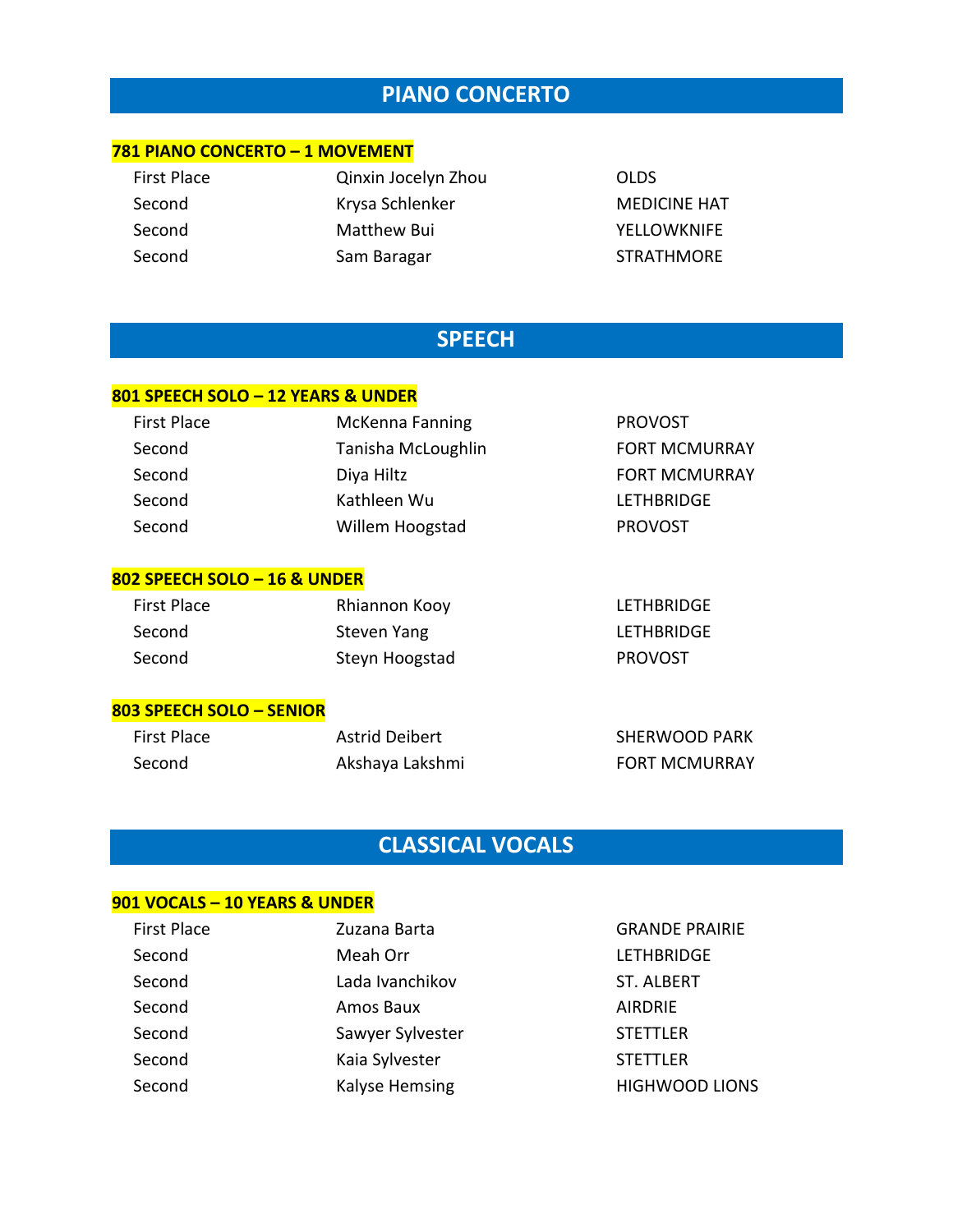#### **902 VOCALS - 12 YEARS & UNDER**

| <b>First Place</b> | Diya Hiltz             | <b>FORT MCMURRAY</b> |
|--------------------|------------------------|----------------------|
| Second             | Ava White              | <b>PROVOST</b>       |
| Second             | Anastasija Jordanovska | ST. ALBERT           |
| Second             | Sadee Mitchell         | <b>YELLOWKNIFE</b>   |

#### **903 VOCALS – 14 YEARS & UNDER**

| <b>First Place</b> | Leah Chan      | AIRDRIE         |
|--------------------|----------------|-----------------|
| Second             | Katie Wengryn  | <b>STETTLER</b> |
| Second             | Helayna Moll   | AIRDRIE         |
| Second             | Taryn Stempfle | <b>PROVOST</b>  |

#### **904 VOCALS – 16 YEARS & UNDER**

| First Place | Nora-Jane Bonner | <b>WHITECOURT</b>   |
|-------------|------------------|---------------------|
| Second      | Lucas Semrau     | <b>MEDICINE HAT</b> |
| Second      | Virginia Briggs  | ST. ALBERT          |
| Second      | Haley Fell       | ST. ALBERT          |

#### **905 VOCALS – SENIOR**

| <b>First Place</b> | Anna Kelly         | <b>OLDS</b>       |
|--------------------|--------------------|-------------------|
| Second             | Shelby Laycock     | <b>STRATHMORE</b> |
| Second             | Sloan Smith        | <b>LETHBRIDGE</b> |
| Second             | Gabrielle Campbell | <b>BROOKS</b>     |
|                    |                    |                   |

### **CONTEMPORARY VOCALS**

#### **951 CONTEMPORARY VOCALS – 12 & UNDER**

| <b>First Place</b> | Annie Edwards | LETHBRI        |
|--------------------|---------------|----------------|
| Second             | Kennedy Will  | <b>AIRDRIE</b> |

#### **952 CONTEMPORARY VOCALS – 16 & UNDER**

| First Place | Elizabeth Arent | <b>BARRHE</b>  |
|-------------|-----------------|----------------|
| Second      | Julia Dolejsi   | <b>SHERWG</b>  |
| Second      | Lauren Racz     | <b>AIRDRIE</b> |

#### **953 CONTEMPORARY VOCALS – SENIOR**

| <b>First Place</b> | Sarah Kyle      |
|--------------------|-----------------|
| Second             | Maria Pickering |

LETHBRIDGE

BARRHEAD SHERWOOD PARK

**GRANDE PRAIRIE** LETHBRIDGE